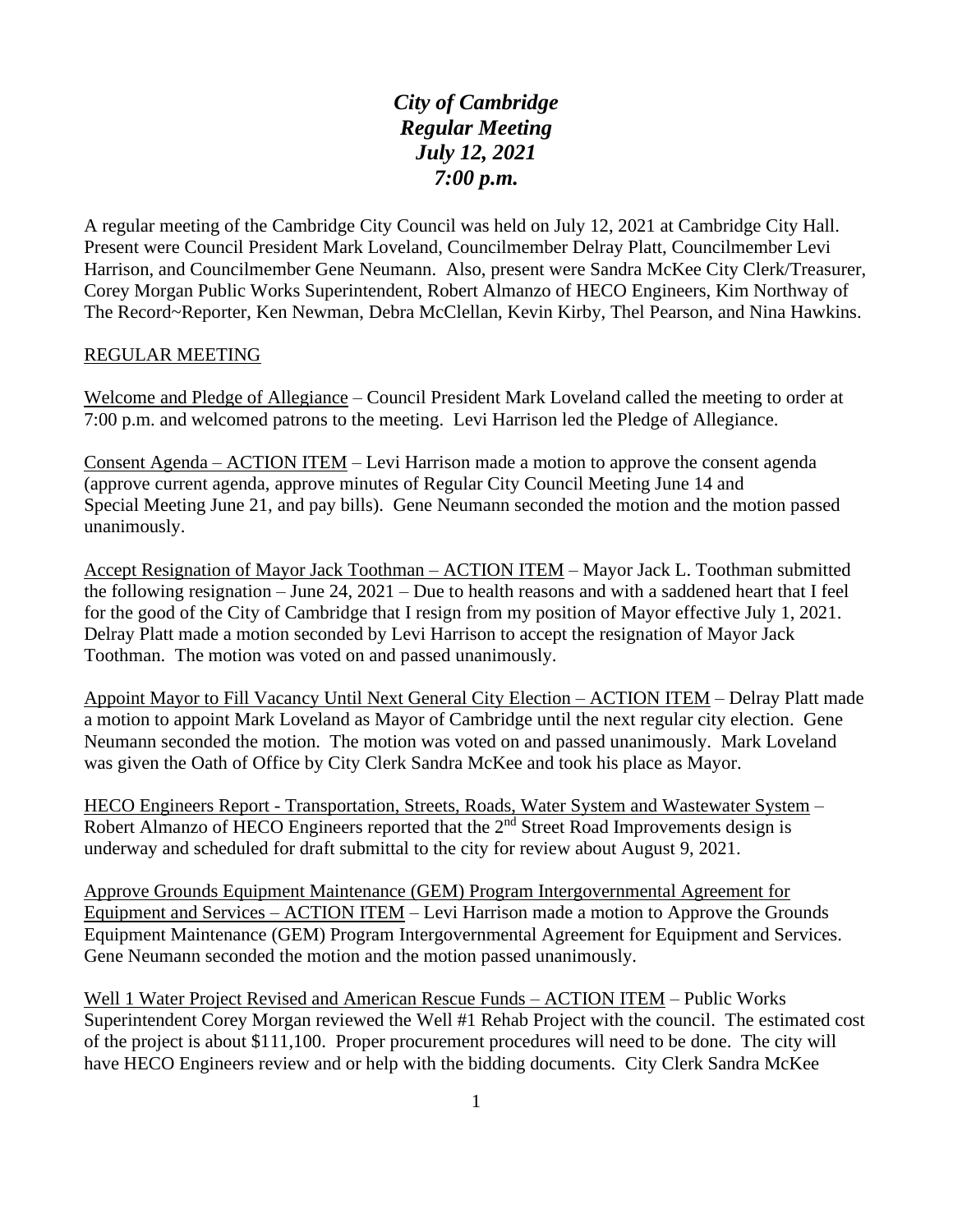reported that she applied for federal aid from the American Rescue Plan Act of 2021 and the city had received the first half of the distribution on June 29, 2021 in the amount of \$34,415.38. The second half of the distribution will be received in 12 months. The first report for the American Rescue Funds is due by Oct 31, 2021.

Phone Booth Restoration – ACTION ITEM – City Clerk Sandra McKee had talked to Aria Croly the former owner of Hunters Inn who sold it to Charles Lyons. She said they purchased the phone booth at a second-hand shop in Boise when they were the owners and had sold it with the property to Charles Lyons. Discussion was held regarding if the city could give it back to the new property owners. The clerk will contact the city attorney to go over the history and documentation.

Approve Tentative Budget for 2021-2022 – FY2022 – ACTION ITEM – City Clerk Sandra McKee reviewed the tentative budget for 2021-2022 FY2022 with the council. Levi Harrison made a motion to approve the tentative budget for 2021-2022 – FY2022. Gene Neumann seconded the motion and the motion was voted on and passed unanimously. The budget hearing for FY2022 is scheduled for August 9<sup>th</sup> at 7:00 p.m.

## **NOTICE OF BUDGET HEARING**

Proposed Budget for 2021-2022 (FY2022) City of Cambridge, Idaho

A public hearing by the Cambridge City Council, pursuant to Idaho Code 50-1002, will be held for consideration of the proposed budget for the fiscal year from October 1, 2021 to September 30, 2022. The hearing will be held at City Hall, 80 S Superior Street, Cambridge, Idaho at 7:00 p.m. on August 9, 2021. All interested persons are invited to appear and show cause, if any, why such budget should or should not be adopted. Copies of the proposed City budget in detail are available at City Hall during regular office hours (9:00 a.m. to 1:00 p.m. the 1st thru the 15th of the month) or by calling City Clerk Sandra McKee at 208-550-0591. City Hall is accessible to persons with disabilities. Anyone desiring accommodations for disabilities related to the budget documents or to the hearing, please contact City Hall at 208-257-3318 or City Clerk Sandra McKee at 208-550-0591 at least 48 hours prior to the public hearing. The proposed FY2022 budget is shown below as FY2022 proposed expenditures and revenues.

| FY 2020       | FY 2021         | FY 2022         |
|---------------|-----------------|-----------------|
| <b>ACTUAL</b> | <b>BUDGETED</b> | <b>PROPOSED</b> |
|               |                 |                 |
| 385,932       | 421,226         | 578,249         |
|               |                 |                 |
| 157,279       | 440,200         | 561,100         |
| 225,571       | 479,100         | 491,800         |
| 382.850       | 919,300         | 1,052,900       |
|               |                 |                 |
| 13,690        | 16,300          | 16,300          |
|               |                 |                 |
|               |                 | 1,647,449       |
|               | 782,472         | 1,356,826       |

## **PROPOSED REVENUES**